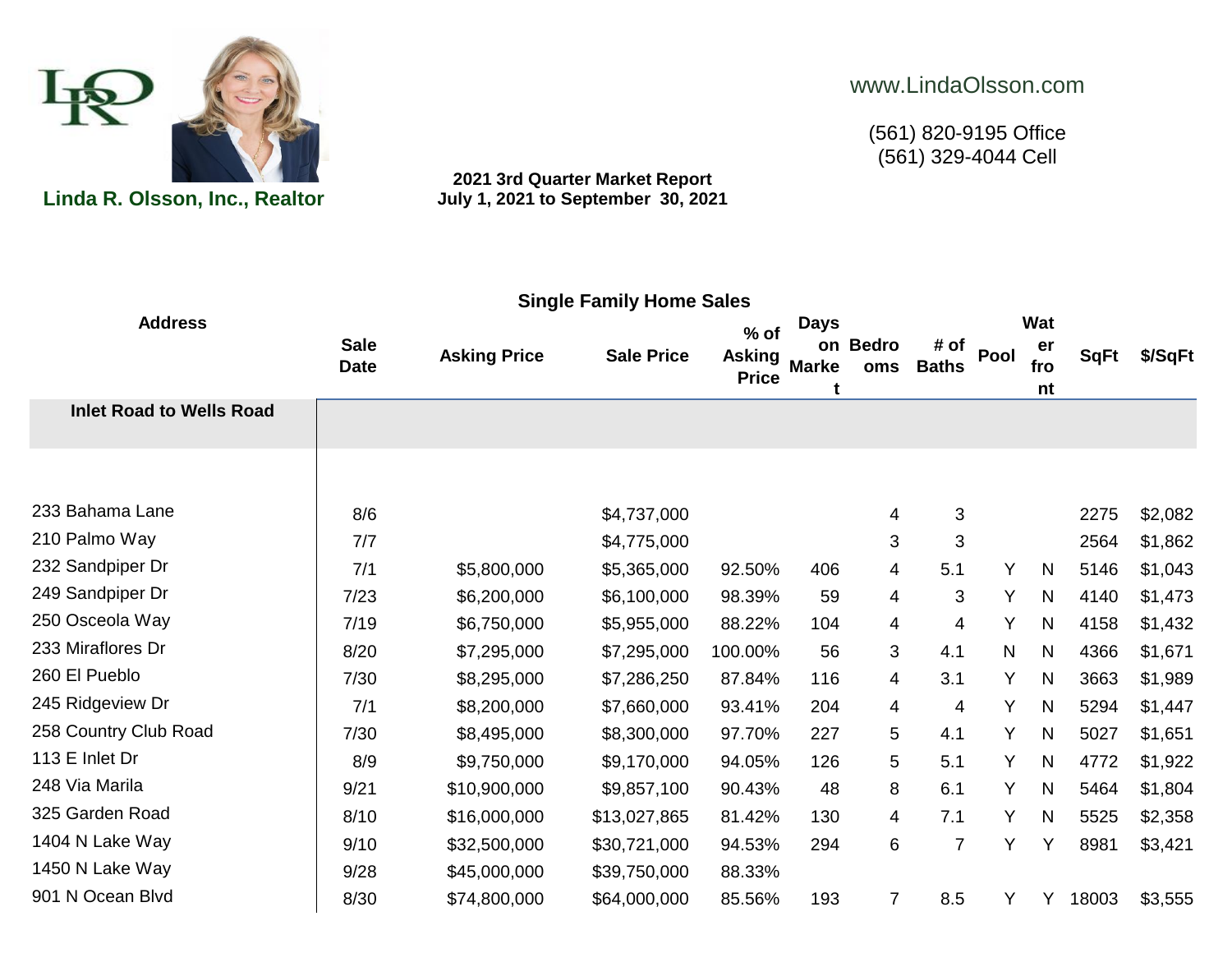| <b>Wells Road to Worth Avenue</b>                                                                                                                          |                                                            |                                                                           | \$223,999,215                                                                                                            |                                                |                             |                                                   |                                                    |                       |                       |                                                              | \$27,710                                                                             |
|------------------------------------------------------------------------------------------------------------------------------------------------------------|------------------------------------------------------------|---------------------------------------------------------------------------|--------------------------------------------------------------------------------------------------------------------------|------------------------------------------------|-----------------------------|---------------------------------------------------|----------------------------------------------------|-----------------------|-----------------------|--------------------------------------------------------------|--------------------------------------------------------------------------------------|
| 164 Seaspray Ave<br>315 Seaspray Ave<br>444 Chilean Ave<br>237 Seabreeze Ave<br>255 Wells Road<br>167 Everglade Ave<br>259 Pendleton Ave<br>315 Clarke Ave | 8/4<br>8/31<br>8/25<br>8/27<br>8/11<br>8/16<br>7/7<br>8/13 | \$5,750,000<br>\$8,750,000<br>\$9,650,000<br>\$17,198,000<br>\$23,900,000 | \$4,000,000<br>\$5,406,000<br>\$7,410,000<br>\$9,150,000<br>\$16,580,000<br>\$15,200,000<br>\$18,437,000<br>\$21,520,000 | 94.02%<br>84.69%<br>94.82%<br>88.38%<br>77.14% | 48<br>118<br>18<br>80<br>77 | 3<br>4<br>3<br>4<br>5<br>4<br>8<br>$\overline{7}$ | 3<br>3.1<br>3.1<br>6.1<br>6.2<br>4.2<br>7.2<br>7.2 | Y<br>Y<br>Y<br>Y<br>Y | N<br>N<br>N<br>N<br>N | 2254<br>2894<br>3586<br>5021<br>6788<br>6030<br>8306<br>8142 | \$1,775<br>\$1,868<br>\$2,066<br>\$1,822<br>\$2,443<br>\$2,521<br>\$2,220<br>\$2,643 |
| <b>Worth Avenue to Sloan's Curve</b>                                                                                                                       |                                                            |                                                                           | \$97,703,000                                                                                                             |                                                |                             |                                                   |                                                    |                       |                       |                                                              | \$17,357                                                                             |
| 100 Regents Park Road<br>240 Jungle Road<br>221 El Vedado Road<br>584 Island Dr<br>870 S Ocean Blvd<br>241 Jungle Road                                     | 7/29<br>7/23<br>7/9<br>8/2<br>7/16<br>8/20                 | \$10,500,000<br>\$17,250,000<br>\$34,500,000                              | \$10,550,000<br>\$14,000,000<br>\$17,250,000<br>\$17,750,000<br>\$28,500,000<br>\$35,750,000                             | 100.48%<br>100.00%<br>82.61%                   | 240<br>112<br>30            | 6<br>6<br>6<br>5<br>6<br>$\overline{7}$           | 6.2<br>6<br>7.2<br>5<br>7.1<br>6.1                 | Y<br>Y<br>Y           | N<br>N<br>Y           | 6584<br>5521<br>7819<br>7204<br>7589<br>10175                | \$1,602<br>\$2,536<br>\$2,206<br>\$2,464<br>\$3,755<br>\$3,514                       |
|                                                                                                                                                            |                                                            |                                                                           | \$123,800,000                                                                                                            |                                                |                             |                                                   |                                                    |                       |                       |                                                              | \$16,077                                                                             |

 $\mathbf{I}$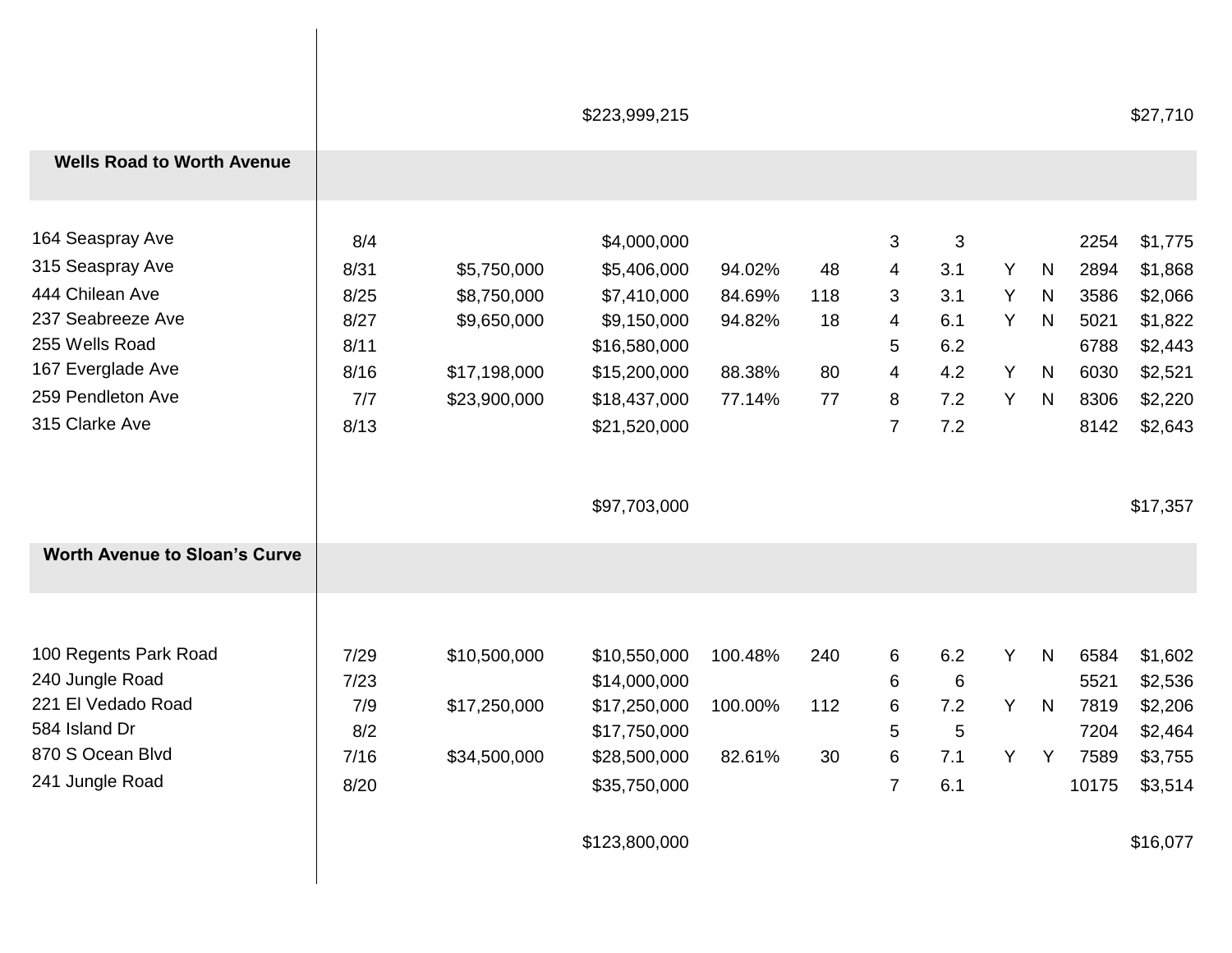|                                           |                            |                     | <b>Vacant</b><br><b>Land Sales</b> |                                         |                                          |                 |                         |                              |       |             |         |
|-------------------------------------------|----------------------------|---------------------|------------------------------------|-----------------------------------------|------------------------------------------|-----------------|-------------------------|------------------------------|-------|-------------|---------|
|                                           | <b>Sale</b><br><b>Date</b> | <b>Asking Price</b> | <b>Sale Price</b>                  | $%$ of<br><b>Asking</b>                 | <b>Days</b><br>on                        |                 |                         | <b>Wate</b><br>r             |       |             |         |
| 360 El Brillo Way                         | 9/30                       | \$29,950,000        | \$25,845,000                       | 86.29%                                  | 153                                      |                 |                         | Υ                            |       |             |         |
|                                           |                            |                     | \$25,845,000                       |                                         |                                          |                 |                         |                              |       |             |         |
| <b>Wells Rd to</b><br><b>Worth Avenue</b> |                            |                     | Condominium<br><b>Sales</b>        |                                         |                                          |                 |                         |                              |       |             |         |
|                                           | <b>Sale</b><br><b>Date</b> | <b>Asking Price</b> | <b>Sale Price</b>                  | $%$ of<br><b>Asking</b><br><b>Price</b> | Days<br><b>Marke</b><br>$\ddot{\bullet}$ | on Bedro<br>oms | # of<br><b>Baths</b>    | <b>Wate Fur</b><br>front hed | r nis | <b>SqFt</b> | \$/SqFt |
| 235 Sunrise Ave 2215                      | 8/5                        | \$189,000           | \$167,000                          | 88.36%                                  | 41                                       | 0               | 1                       | $\mathsf{N}$                 | F     | 271         | \$616   |
| 235 Sunrise Ave 3032                      | 9/3                        | \$299,000           | \$275,000                          | 91.97%                                  | 241                                      | 1               | 1                       | N                            | Y     | 703         | \$391   |
| 44 Cocoanut Row 309B                      | 8/4                        | \$375,000           | \$350,000                          | 93.33%                                  | 42                                       | 0               | 1                       | N                            | N     | 580         | \$603   |
| 235 Sunrise Ave 2225                      | 7/21                       |                     | \$355,000                          |                                         |                                          | 2               | $\overline{2}$          | $\mathsf{N}$                 |       | 561         | \$633   |
| 301 Chilean Ave 0080                      | 7/23                       |                     | \$475,000                          |                                         |                                          |                 | 1                       | N                            |       | 399         | \$1,190 |
| 301 Australian Ave 202                    | 9/2                        | \$574,999           | \$500,000                          | 86.96%                                  | 237                                      | 1               |                         | N                            | Y     | 435         | \$1,149 |
| 122 Peruvian Ave                          | 7/7                        |                     | \$530,000                          |                                         |                                          |                 | 1                       | N                            |       | 559         | \$948   |
| 227 Brazilian Ave 3E                      | 9/1                        | \$825,000           | \$620,000                          | 75.15%                                  |                                          |                 |                         | N                            | Υ     | 643         | \$964   |
| 44 Cocoanut Row 506B                      | 8/27                       |                     | \$725,000                          |                                         |                                          |                 | 1                       | N                            |       | 900         | \$806   |
| 44 Cocoanut Row 226B                      | 7/15                       | \$875,000           | \$875,000                          | 100.00%                                 | 61                                       | 1               | $\overline{2}$          | N                            | N     | 1,022       | \$856   |
| 240 S County Rd A4                        | 7/26                       |                     | \$925,000                          |                                         |                                          | $\overline{2}$  | $\overline{2}$          | N                            |       | 1,214       | \$762   |
| 250 Bradley Place 201                     | 7/23                       | \$975,000           | \$950,000                          | 97.44%                                  | 65                                       |                 |                         | Y                            | Y     | 940         | \$1,011 |
| 130 Sunrise Ave 2180                      | 8/27                       |                     | \$1,000,000                        |                                         |                                          |                 | 1.1                     |                              |       | 1,097       | \$912   |
| 250 Bradley Place 307                     | 7/8                        | \$1,175,000         | \$1,000,000                        | 85.11%                                  | 191                                      | 2               | 2                       | Y                            | N     | 1,320       | \$758   |
| 300 S Ocean Blvd 1F                       | 9/30                       | \$1,075,000         | \$1,035,000                        | 96.28%                                  | 148                                      | 2               | 2                       | Y                            | N     | 1,273       | \$813   |
| 44 Cocoanut Row 502A                      | 9/20                       | \$1,200,000         | \$1,100,000                        | 91.67%                                  | 53                                       |                 | 2                       | Y                            | N     | 1,152       | \$955   |
| 44 Cocoanut Row 403                       | 7/15                       | \$1,200,000         | \$1,150,000                        | 95.83%                                  | 59                                       |                 | $\overline{\mathbf{c}}$ | N                            | N     | 900         | \$1,278 |
| 142 Peruvian Ave 101                      | 7/26                       | \$1,275,000         | \$1,250,000                        | 98.04%                                  | 38                                       | 1               | 1                       | N                            | N     | 921         | \$1,357 |